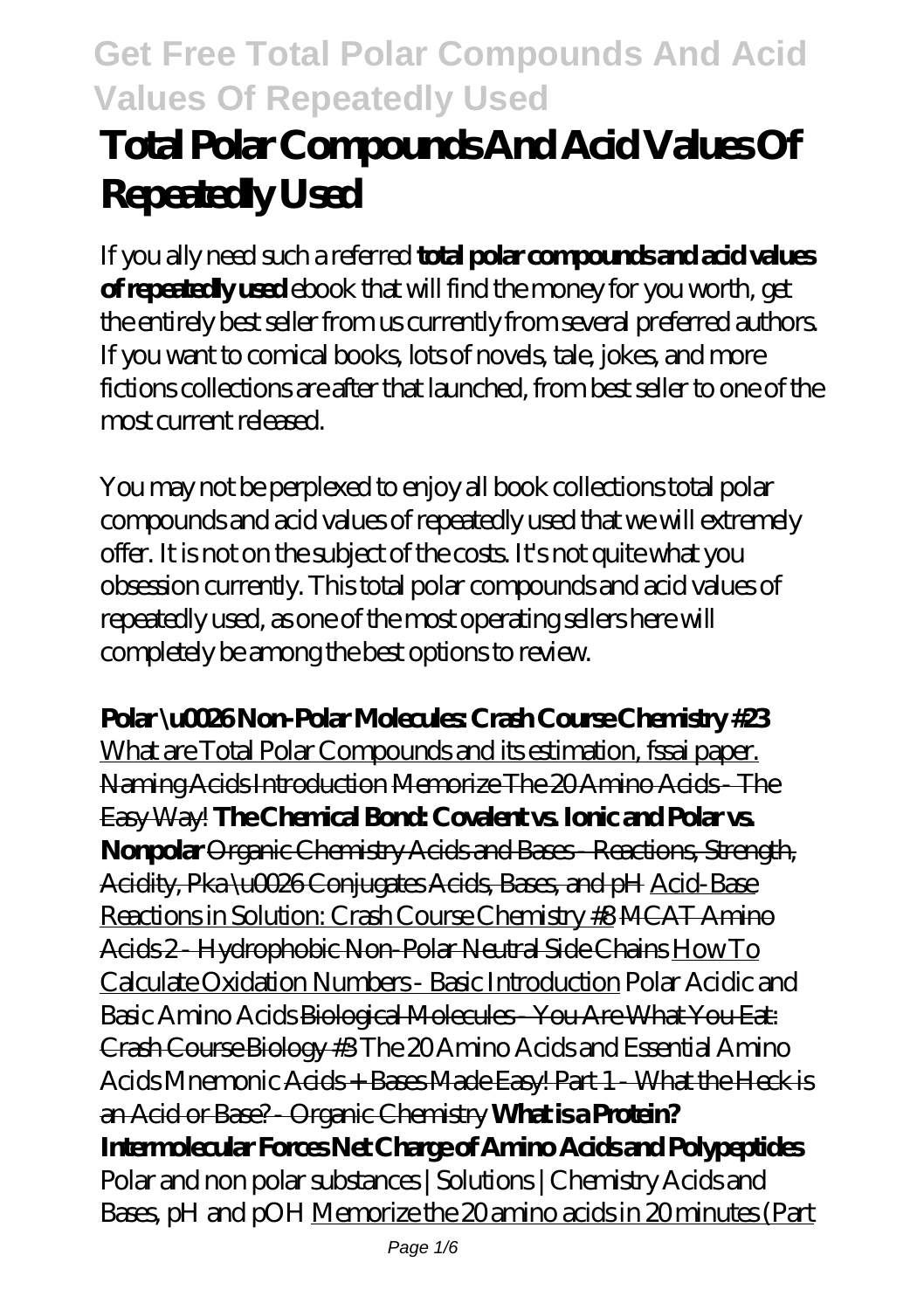#### 1) Protein Structure and Folding The 20 amino acids

RUCO (Repurpose Used Cooking Oil) | What are Total Polar Compounds (TPC)? | For UPSC PSC SSC 2020*Hydrogen Bonding and Common Mistakes* #03 Biochemistry Amino Acids Lecture for Kevin Ahern's BB 450/550 Acids and Bases Chemistry - Basic Introduction Zwitterion and Amino Acid Charge Given pH and pKa *Intermolecular Forces - Hydrogen Bonding, Dipole-Dipole, Ion-Dipole, London Dispersion Interactions* HOW TO GET A 5 ON AP CHEMISTRY Ionic, Polar Covalent and Non-Polar Covalent Bonding in Organic Chemistry

Total Polar Compounds And Acid The content of total polar compounds and acid value are the most predominant indicators for oil quality and are widely used in many international regulations(10,11). For public health concerns, the content of total polar compounds and acid value in frying oil are regulated at not more than 25% and 2.0 mg KOH/g, respectively, in Taiwan(7,12). Deter-

Total Polar Compounds and Acid Values of Repeatedly Used ... The majority of the non-volatile by-products are generally categorized as the Total Polar Compounds (TPC). The TPC constituents include dimeric fatty acids, triglyceride monohydroperoxides, polymerized triglycerides (PTG), cyclic fatty acid monomers and aldehydic triglycerides.

Total Polar Compounds - FoodSmart The equilibrium will favor the side with the weaker acid. 2.10: Organic Acids and Organic Bases In the absence of pKa values, the relative strength of an organic acid can be predicted based on the stability of the conjugate base that it forms. The acid that forms the more stable conjugate base will be the stronger acid.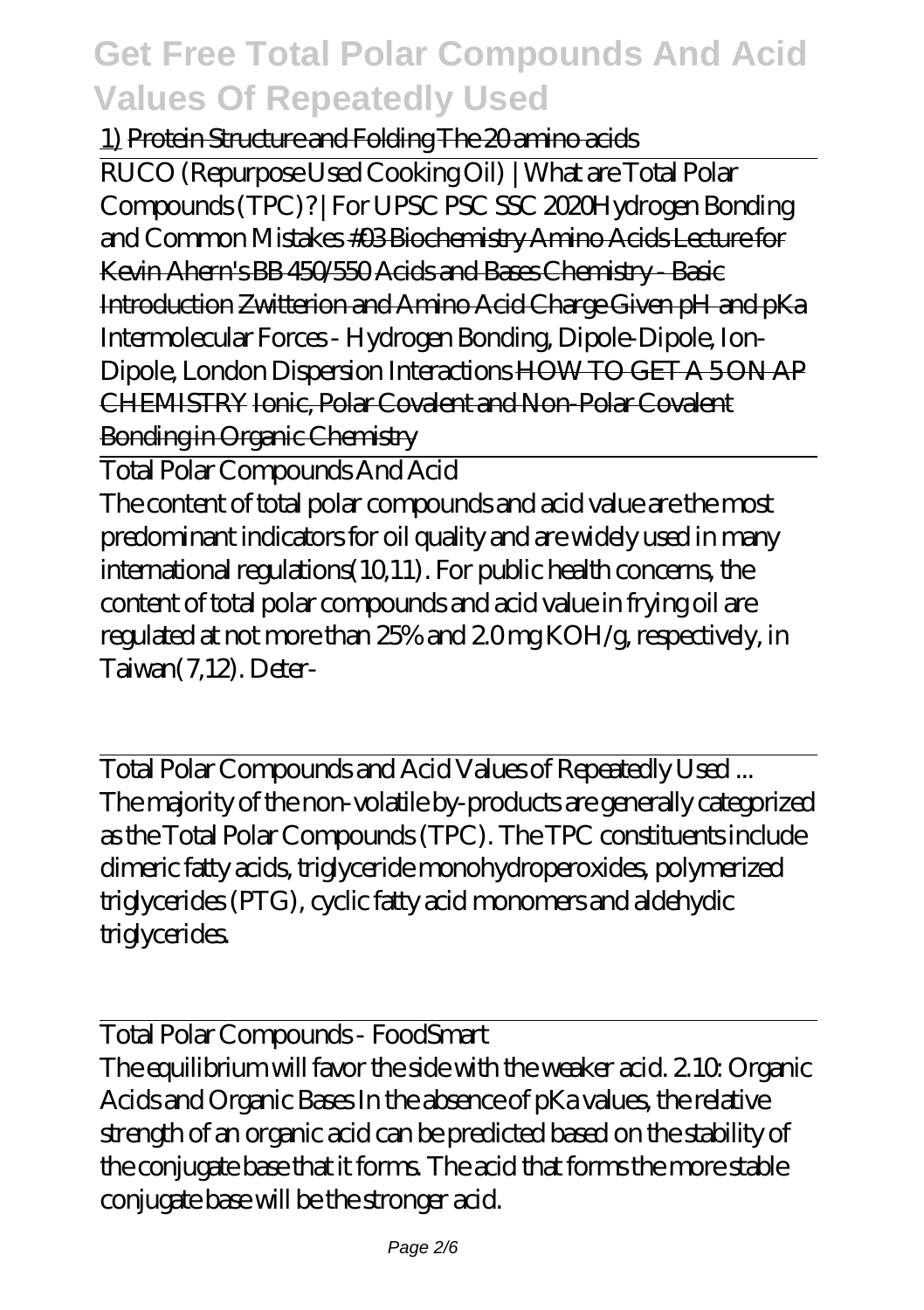2: Polar Covalent Bonds; Acids and Bases - Chemistry ... Since polar compounds account for all the nonvolatile alteration compounds formed during frying, compounds originating from oxidation at high temperature (oxidized monomeric TG, dimeric and oligomeric TG) and compounds released from hydrolysis (fatty acids and diacylglycerols) are included (discussed here). In particular, dimers and oligomers are the most specific and major compounds in the polar fraction, and their quantitative importance increases with increasing degradation.

Determination of Polar Compounds in Used Frying Oils and ... After each tenth frying cycle, peroxide value (AOCS 1989), free fatty acid (AOCS 1989), para-anisidine value (IUPAC 1987), and total polar compound (Hampikyan et al. 2011) measurements were ...

Determination of total polar compound (TPC) levels in ... LAB REPORT ON FFA AND TPM 3 Lab Report on Free Fatty Acid Analysis (FFA) & Total Polar Materials Introduction It has been explored in a couple of studies the fact that as the world is advancing, there is a growing progression in the food system as well. The diet trend of the world is moving toward western style of diet, which is rich of People are more inclined towards utilizing the western ...

Finished draft feedback.docx - Running Head LAB REPORT ON ... Note: Polar components include polar substances such as monoglyerides, diglycerides, free fatty fatty acids that occur in unused fats, as well as polar transformation products formed during frying of foodstuffs and/or during heating and these components of fats can be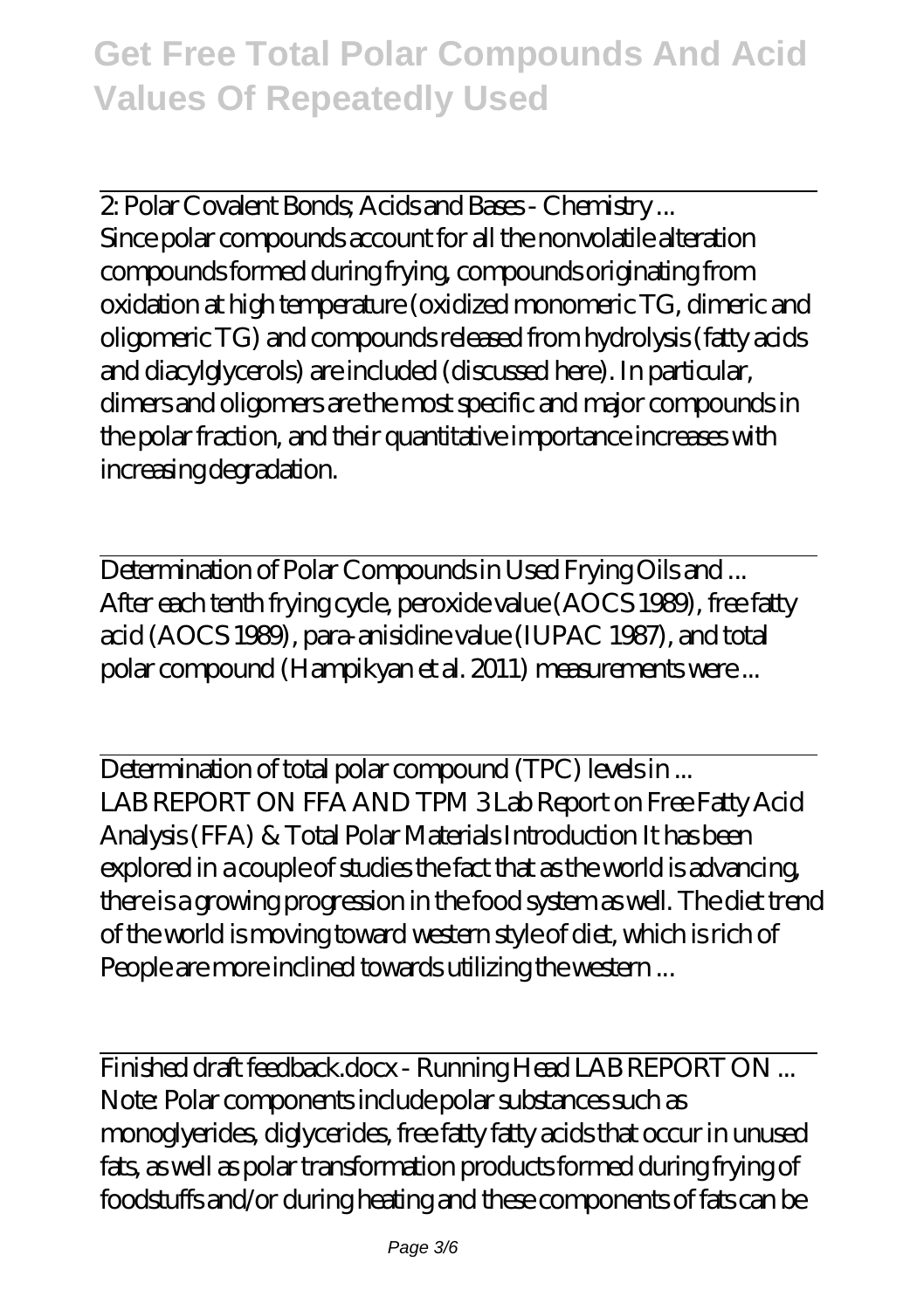determined by column chromatography under specified conditions.

Method to estimate Total Polar Compounds in Edible Oils ... Total Polar compounds in frying oil. TRIAL SAMPLE: 796 (February 2017) Oils and fats represent one of the three major classes of food constituents together with carbohydrates and proteins. Deep-fat frying is one of the most popular cooking procedures and leads to the production of both desirable and undesirable compounds.

Total Polar compounds in frying oil - LGC Standards Meanwhile, tradition chemical indices of acid value (AV), peroxide value (POV), carbonyl value (CV) and p-anisidine value (PAV) of oil increased. There is also a correlation between total polar compounds (TPC) and above-mentioned indices.

A Quick Method for Determining Total Polar Compounds of ... All of these products of alteration are considered polar compounds and grouped under the term Total Polar Compounds, which is a reliable benchmark for measuring the degradation of the oil. Since these polar compounds are not digestible, consumption can impact consumer health, posing a greater risk of heart disease in the long term and gastrointestinal disorders in the short term.

Monitoring Polar Compounds in Fryer Oil - Food Safety Magazine Total polar compounds (TPC) whose polarity are larger than those of triglycerides, are generated from peroxides and hydroperoxides during continuous frying, including short chain fatty acids, aldehydes, ketones, alcohol and nonvolatile products [ 1 ].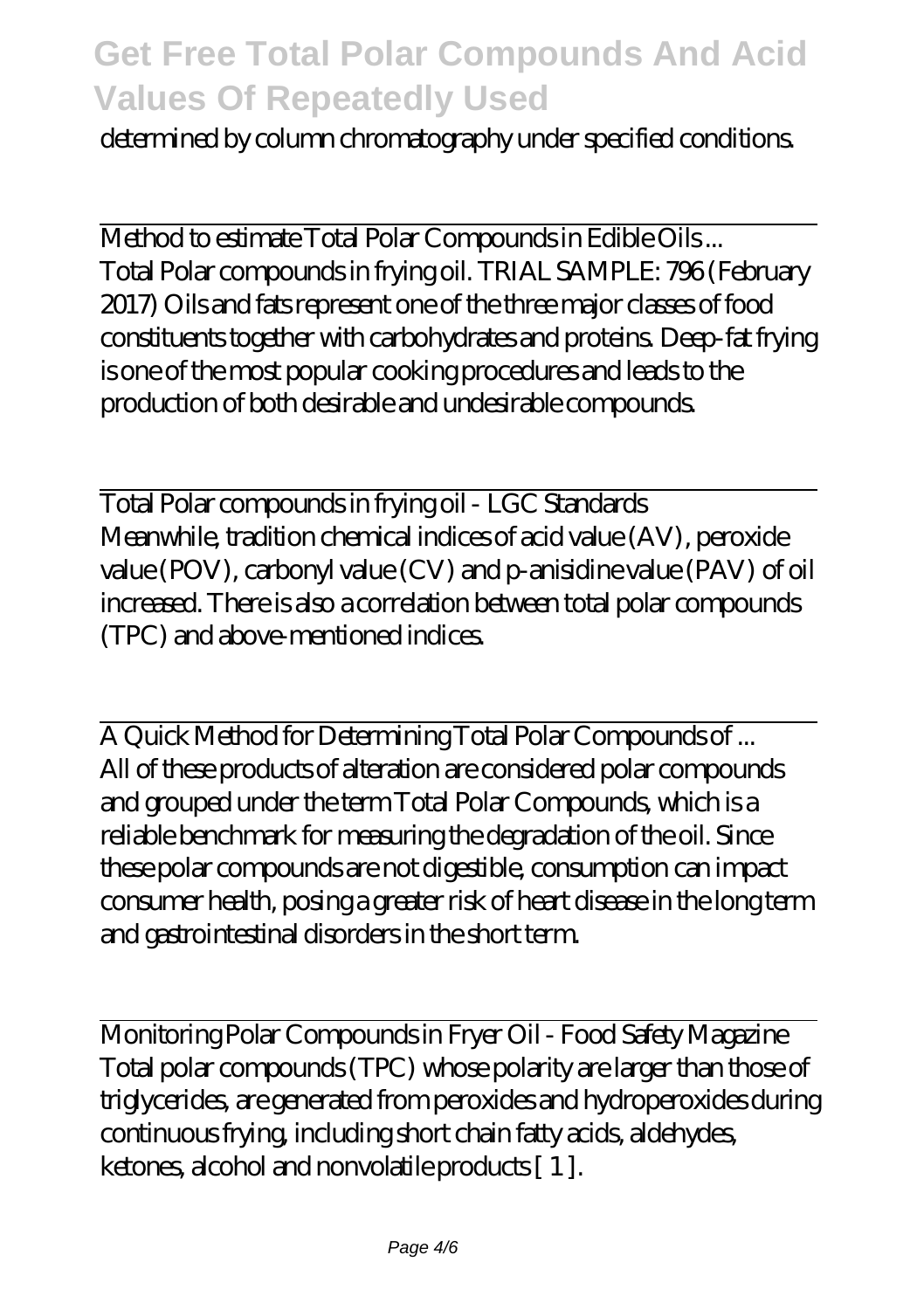Influence of total polar compounds on lipid metabolism ... Total polar compounds were measured by column chromatography and two rapid-measuring devices (Ebro FOM 310 and Testo 270). Acid value was determined by titration method and a 3M Shortening Monitor....

Total Polar Compounds and Acid Values of Repeatedly Used ... At this point, the total content for the six bound compounds was similar for both oils, 2.64 and 2.88 mg/g oil for olive oil (22.8% total polar compounds) and sunflower oil (26.6% total polar compounds), respectively. Interestingly the major compounds were short-chain fatty acid methyl esters [6].

Formation of Volatiles and Short-Chain Bound Compounds HCl (hydrochloric acid) is a polar molecule because the chlorine is more electronegative than hydrogen due to which it attracts the bonded electron pair slightly nearer to it and gains a partial negative charge and hydrogen gains partial positive charge. The dipole moment of  $HCl$  turns out to be 1.03 D.

Is HCl polar or Nonpolar? - Techie Scientist In this study, the effect of deep fat frying on oil degradation, total phenols (TP) and total antioxidant activity (TAA) of hazelnut, corn, soybean and olive oils were investigated. Oil degradation and oxidation were monitored by measuring the total polar compounds (TPC) and the peroxide value (PV). The amount of TPC in corn, soybean and olive oils increased significantly with the time ...